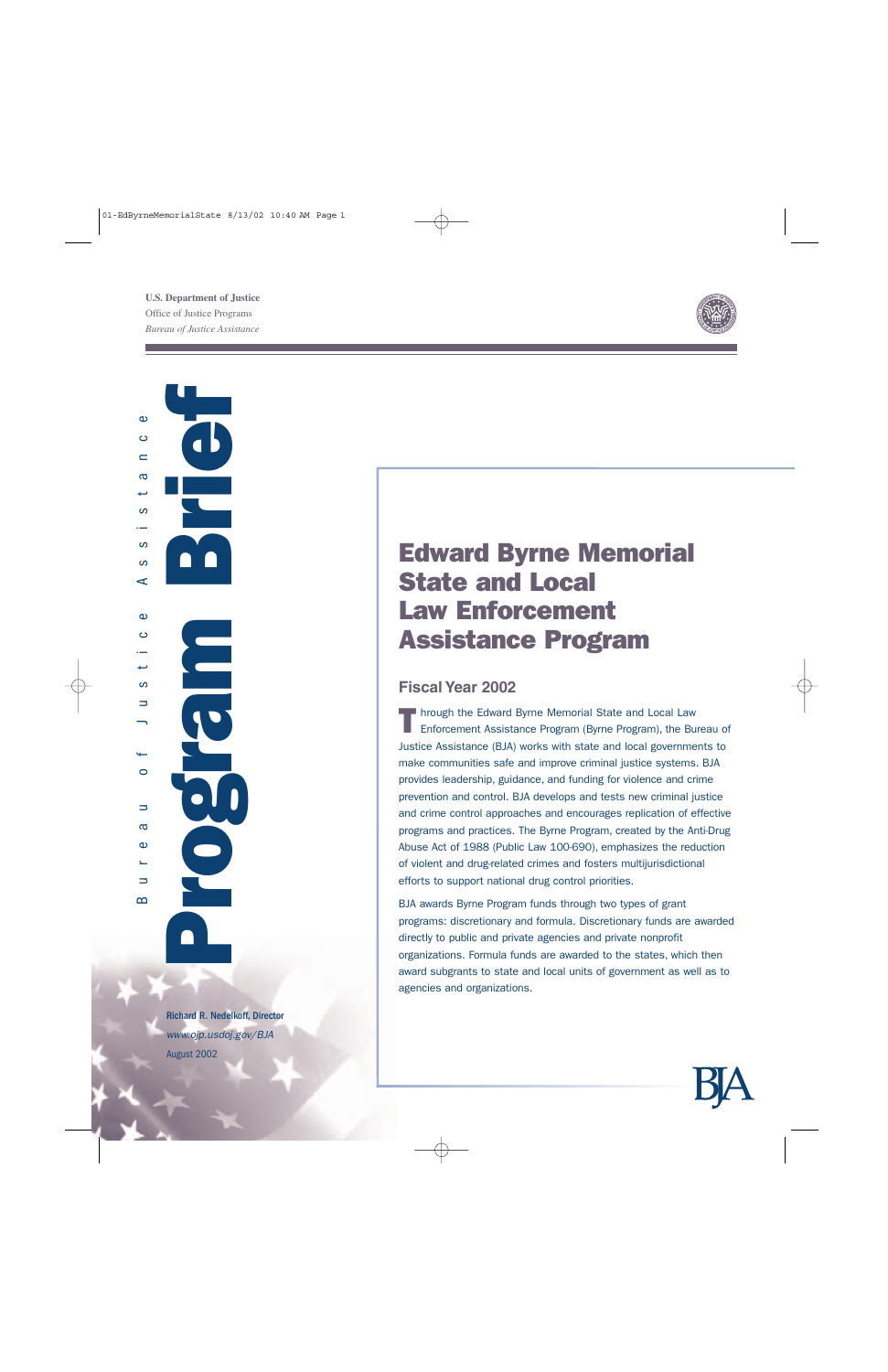

## **About BJA**

The Bureau of Justice Assistance was established in 1984 as a component of the Office of Justice Programs, U.S. Department of Justice. BJA provides leadership and resources to state, local, and tribal governments and communities to reduce crime, violence, and drug abuse and to strengthen the nation's criminal justice system. BJA provides this assistance through formula and discretionary grants, training and technical assistance, publications, and the BJA web site.

## **For Further Information**

For additional information on the Bureau of Justice Assistance and its programs, contact the offices listed below. Solicitations for competitive awards, including application instructions, will be issued separately and made available through the BJA home page or the BJA Clearinghouse. (See below for World Wide Web addresses.)

#### Bureau of Justice Assistance

810 Seventh Street NW. Washington, DC 20531 202–616–6500 Fax: 202–305–1367 Web site: www.ojp.usdoj.gov/BJA

For publications and information on other BJA-funded programs, contact:

#### Bureau of Justice Assistance Clearinghouse

P.O. Box 6000 Rockville, MD 20849–6000 1–800–688–4252 Web site: www.ncjrs.org

Clearinghouse staff are available Monday through Friday, 8:30 a.m. to 7 p.m. eastern time. Ask to be placed on the BJA mailing list.

#### **Discretionary Grant Program**

**Program purposes.** The Byrne Discretionary Grant Program focuses on the following crime and violence prevention and control activities:

- ◆ Undertaking educational and training programs for criminal justice personnel.
- ◆ Providing technical assistance to state and local units of government.
- ◆ Promoting projects that are national or multijurisdictional in scope.
- ◆ Demonstrating programs that, in view of previous research or experience, are likely to be successful in more than one jurisdiction.

Funding. In fiscal year (FY) 2002, more than \$94 million was appropriated for the Byrne Discretionary Grant Program; however, all of the discretionary funding was earmarked for special projects.

**Eligibility.** Units of local government, tribal governments, public and private agencies, and private nonprofit organizations are generally eligible to apply for and receive funds under this program.

**Matching requirements.** Grants and contracts may be awarded for up to 100 percent of the cost of a project. However, BJA's policy is to promote leveraging of state, local, and private resources and to emphasize the need for early sustainment planning by grant recipients.

Program priorities. During FY 2002, BJA is focusing on programs that implement comprehensive approaches to crime; stimulate partnerships among public agencies, private organizations, and communities; and address unmet needs in the delivery of criminal justice services. Most funds appropriated for discretionary grants will be awarded to continue initiatives started in previous fiscal years or to support those efforts designated by Congress.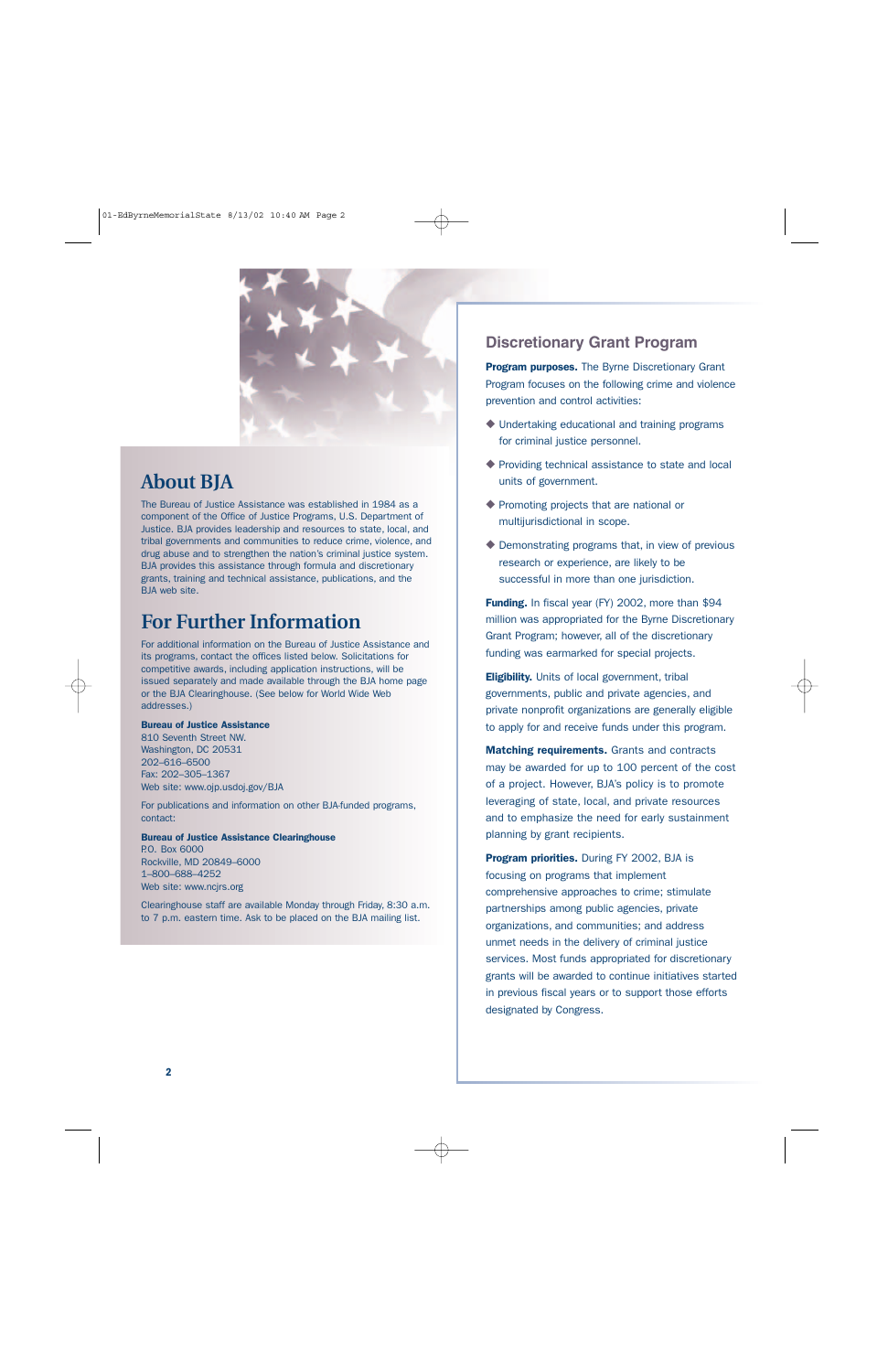#### **Formula Grant Program**

Program purposes. The Byrne Formula Grant Program is a partnership among federal, state, and local governments intended to create safer communities and improve criminal justice systems. BJA is authorized to award grants to states for use by states and units of local government to improve the criminal justice system, with emphasis on violent crime and serious offenders, and to enforce state and local laws that establish offenses similar to those in the federal Controlled Substances Act. Grants may be used to provide personnel, equipment, training, technical assistance, and information systems for widespread apprehension, prosecution, adjudication, detention, and rehabilitation of offenders who violate state and local laws. Grants may also be used to provide assistance (other than compensation) to crime victims. Formula grant funds can be expended on 29 legislatively authorized purpose areas (outlined in the next section).

Funding. In FY 2002, \$486 million was appropriated for the Byrne Formula Grant Program. From this allocation, each state receives a base amount of 0.25 percent of the total allocation. Remaining funds are allocated according to each state's relative share of the U.S. population. (American Samoa and the Northern Mariana Islands share one allocation.)

Eligibility. The 50 states, the District of Columbia, the Commonwealth of Puerto Rico, the U.S. Virgin Islands, Guam, American Samoa, and the Commonwealth of the Northern Mariana Islands are eligible to apply for formula grant funds. For the purposes of this program, references to "state" include all of these eligible entities.

**State office.** The chief executive of each state designates a state office to administer the state's Byrne Program. This office, the State Administering Agency (SAA), coordinates the distribution of Byrne funds with other state agencies that receive federal funds for drug abuse education, prevention,

treatment, and research activities. An office or agency performing other functions within the state's executive branch may be the designated SAA.

**Statewide strategy.** Each state must develop a statewide strategy, which covers the 4-year grant period and is updated annually, to improve its criminal justice system. The strategy should emphasize drug trafficking, violent crime, and serious offenders. To prepare the strategy, the SAA should consult with state and local officials, particularly those charged with enforcing criminal laws and directing the administration of justice. The strategy must be made available to the public for comment.

Administrative funds. Up to 10 percent of a formula grant award to a state may be used by the state to pay for costs incurred in administering the formula grant program.

**Matching requirements.** At least 25 percent of the cost of a program or project funded with a formula grant must be paid in cash with nonfederal funds. These "match" funds must be in addition to funds that would otherwise be made available by the recipient. Match funds are generally provided on a project-by-project basis, although BJA may approve a statewide match option.

Passthrough. Each state must "pass through" (i.e., subgrant) a portion of its award to local agencies within the state. The minimum passthrough amount for each state is based on the percentage of funds expended for criminal justice purposes by units of local government relative to total state and local criminal justice expenditures in the state. These expenditures must be funded by state and local revenue sources (e.g., taxes, charges and fees, utility revenue, and interest earnings). This requirement applies only to the 50 states. The District of Columbia, because of its designation as a local unit of government, is required to pass through 100 percent. The Commonwealth of Puerto Rico, the U.S. Virgin Islands, Guam, American Samoa, and the Commonwealth of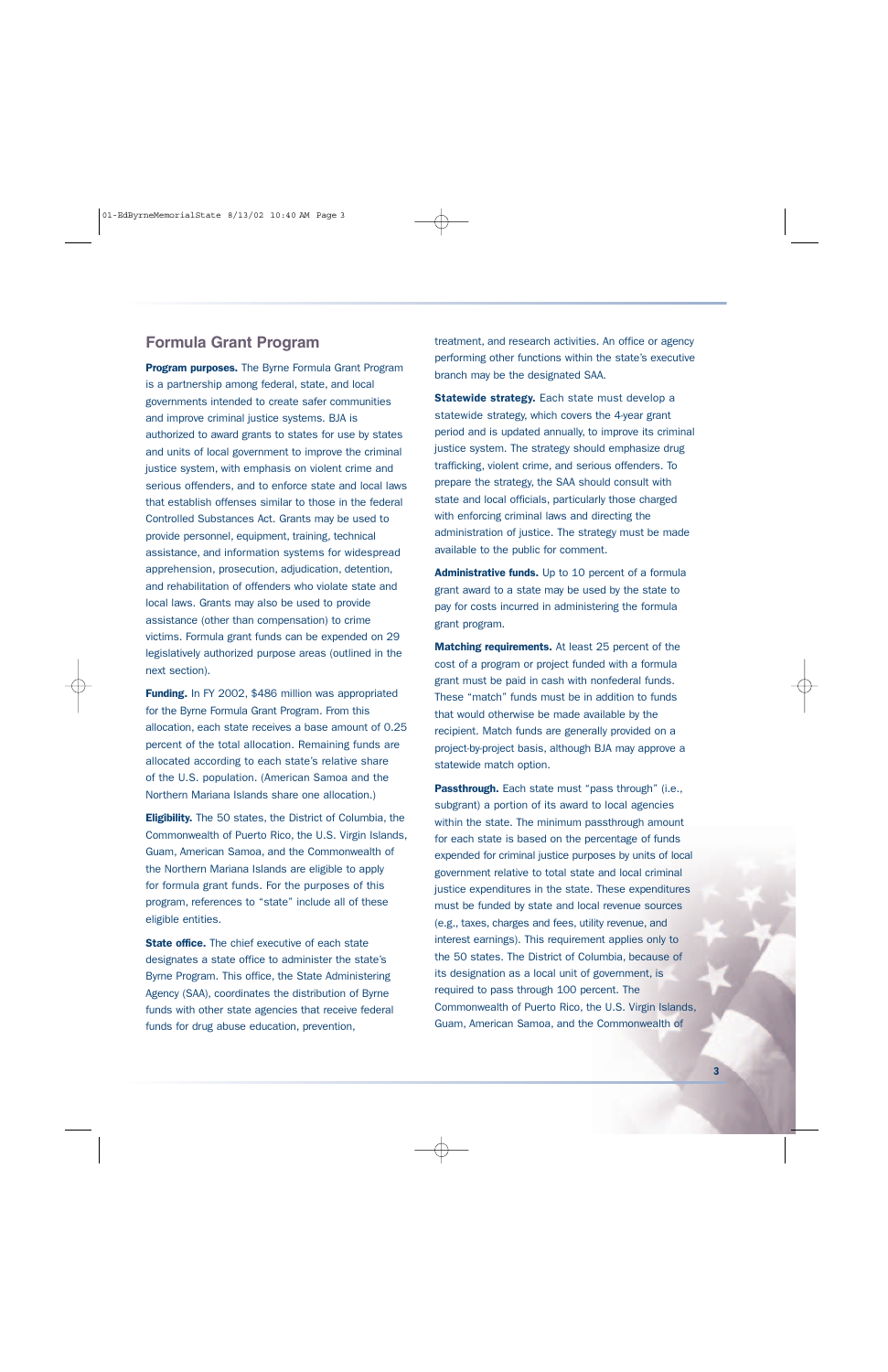the Northern Mariana Islands have no passthrough requirement due to their single-level government structures.

**Funding priority.** When distributing funds, states must give priority to jurisdictions with the greatest need for assistance with criminal justice programs.

Congressional mandates. States are required to comply with the following congressional mandates:

- ◆ Criminal Justice Records Improvement (CJRI) Plan. States must use at least 5 percent of their formula grant awards for the improvement of criminal justice records. As of FY 2002, states may request approval from BJA to reallocate their CJRI funds for anti-terrorism purposes.
- ◆ Immigration and Naturalization Plan. States must develop methods to notify the U.S. Immigration and Naturalization Service (INS) of alien convictions and to provide records of those convictions to INS.

Other congressional provisions. States are not required to comply with the following provisions. However, for each provision with which a state is not in compliance, the state forfeits 10 percent of its formula grant.

- ◆ Human Immunodeficiency Virus (HIV) Testing. States must enact and enforce a law that requires sex offenders to be tested for HIV if the victim requests such testing. FY 2001 HIV penalty redistribution amounts were added to FY 2002 Byrne Formula Grant Program allocations.
- ◆ Jacob Wetterling Act Sex Offender Registration and Community Notification. States must establish 10-year registration requirements for persons convicted of certain crimes against minors and sexually violent offenses and a more stringent set of registration requirements for a subclass of highly dangerous sex offenders characterized as "sexually violent predators." FY 2001 penalty redistribution amounts were added to FY 2002 allocations. For additional information regarding the Jacob Wetterling Act, please visit www.ojp.usdoj.gov/ BJA/resource/toolbox.html.

**Construction.** Construction is prohibited with Byrne funds except for penal and correctional institutions. Acquisition of land with grant funds is prohibited.

Period of project support. Projects in the aggregate may be funded for a maximum of 4 years (48 months). Grants awarded to state and local governments to participate in multijurisdictional drug or gang task forces and victim assistance programs are excluded from this restriction.

#### **Legislatively Authorized Byrne Program Purposes**

Both discretionary and formula grant funds may be used to implement programs that carry out any of the following 29 legislatively authorized purposes:

- 1. Demand-reduction education programs in which law enforcement officers participate.
- 2. Multijurisdictional task force programs to integrate federal, state, and local drug law enforcement agencies and prosecutors for the purpose of enhancing interagency coordination and intelligence and facilitating multijurisdictional investigations.
- 3. Programs to target the domestic sources of controlled and illegal substances, such as precursor chemicals, diverted pharmaceuticals, clandestine laboratories, and cannabis cultivations.
- 4. Community and neighborhood programs to assist citizens in preventing and controlling crime, including special programs that address crimes committed against the elderly and special programs in rural jurisdictions.
- 5. Programs to disrupt illicit commerce in stolen goods and property.
- 6. Programs to improve the investigation and prosecution of white-collar crime, organized crime, public corruption, and fraud against the government, with priority attention to cases involving official corruption.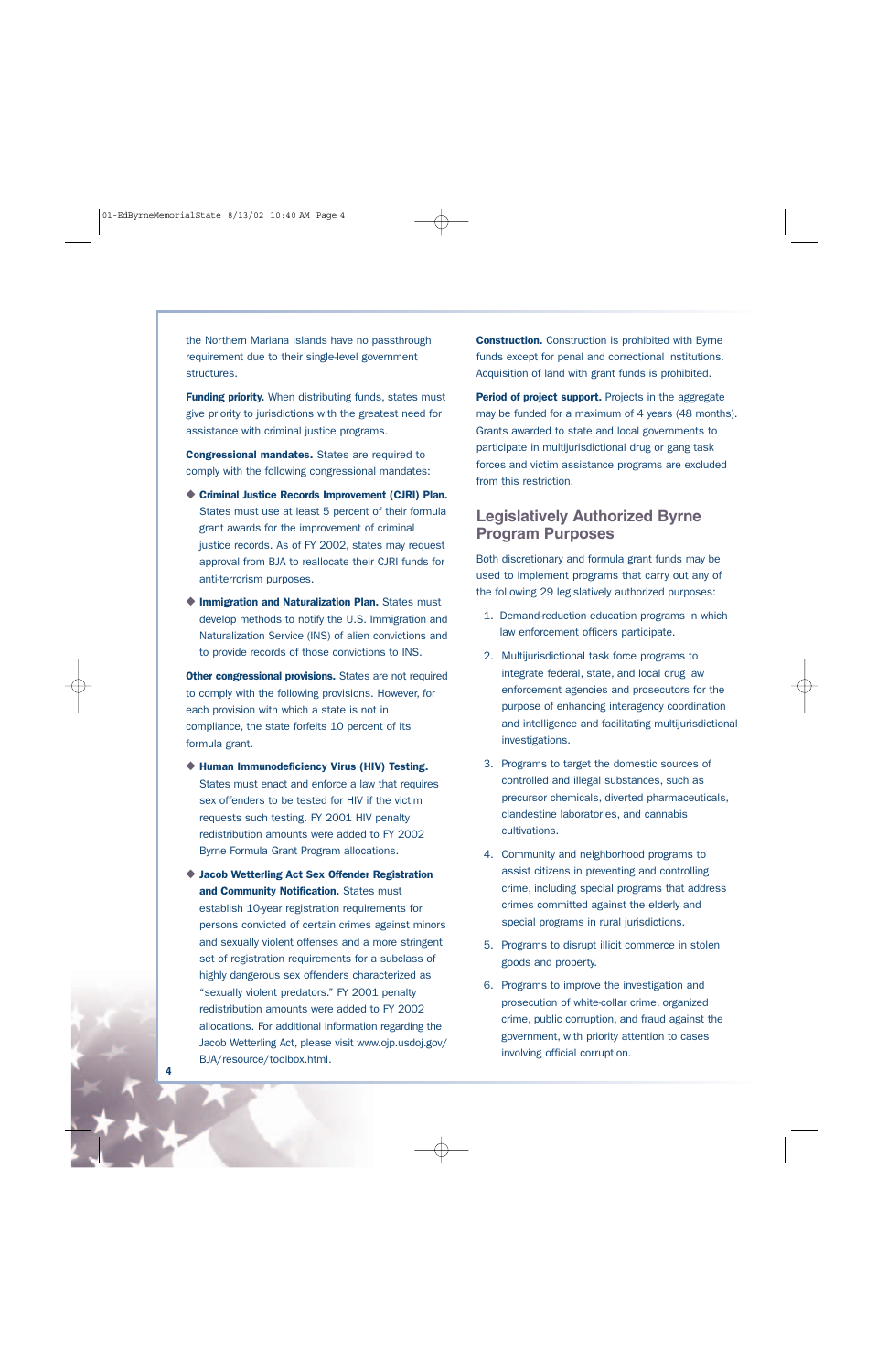- 7. a. Programs to improve the operational effectiveness of law enforcement through the use of crime analysis techniques, street sales enforcement, schoolyard violator programs, and gang-related and low-income housing drug control programs.
	- b. Programs to develop and implement anti-terrorism plans for deep-draft ports, international airports, and other important facilities.
- 8. Career criminal prosecution programs, including the development of model drug control legislation.
- 9. Financial investigative programs to identify money-laundering operations and assets obtained through illegal drug trafficking, including the development of model legislation, financial investigative training, and financial informationsharing systems.
- 10. Programs to improve the operational effectiveness of courts by expanding prosecutorial, defender, and judicial resources and implementing court delay-reduction programs.
- 11. Programs to improve the corrections system and provide additional public correctional resources, including treatment in prisons and jails, intensive supervision programs, and long-range corrections and sentencing strategies.
- 12. Prison industry projects to place inmates in realistic working and training environments that enable them to develop marketable skills. With these skills, inmates are better able to support their families and themselves in the institution and make financial restitution to their victims.
- 13. Programs to identify and meet the treatment needs of adult and juvenile drug- and alcoholdependent offenders.
- 14. Programs to provide assistance to jurors and witnesses and assistance (other than compensation) to victims of crime.
- 15. a. Programs to improve drug control technology, such as pretrial drug testing programs; to provide for the identification, assessment, referral to treatment, case management, and monitoring of drug-dependent offenders; and to enhance state and local forensic laboratories.
	- b. Criminal justice information systems (including automated fingerprint identification systems) to assist law enforcement, prosecution, courts, and corrections organizations.
- 16. Programs to demonstrate innovative approaches to enforcement, prosecution, and adjudication of drug offenses and other serious crimes.
- 17. Programs to address drug trafficking and the illegal manufacture of controlled substances in public housing.
- 18. Programs to improve the criminal and juvenile justice system's response to domestic and family violence, including spouse abuse, child abuse, and elder abuse.
- 19. Programs with which states and local units of government can evaluate state drug control projects.
- 20. Programs to provide alternatives to detention, jail, and prison for persons who pose no danger to the community.
- 21. Programs to strengthen urban enforcement and prosecution efforts targeted at street drug sales.
- 22. Programs to prosecute driving-while-intoxicated charges and enforce other laws relating to alcohol use and the operation of motor vehicles.
- 23. Programs to address the need for effective bindover systems for prosecuting violent 16-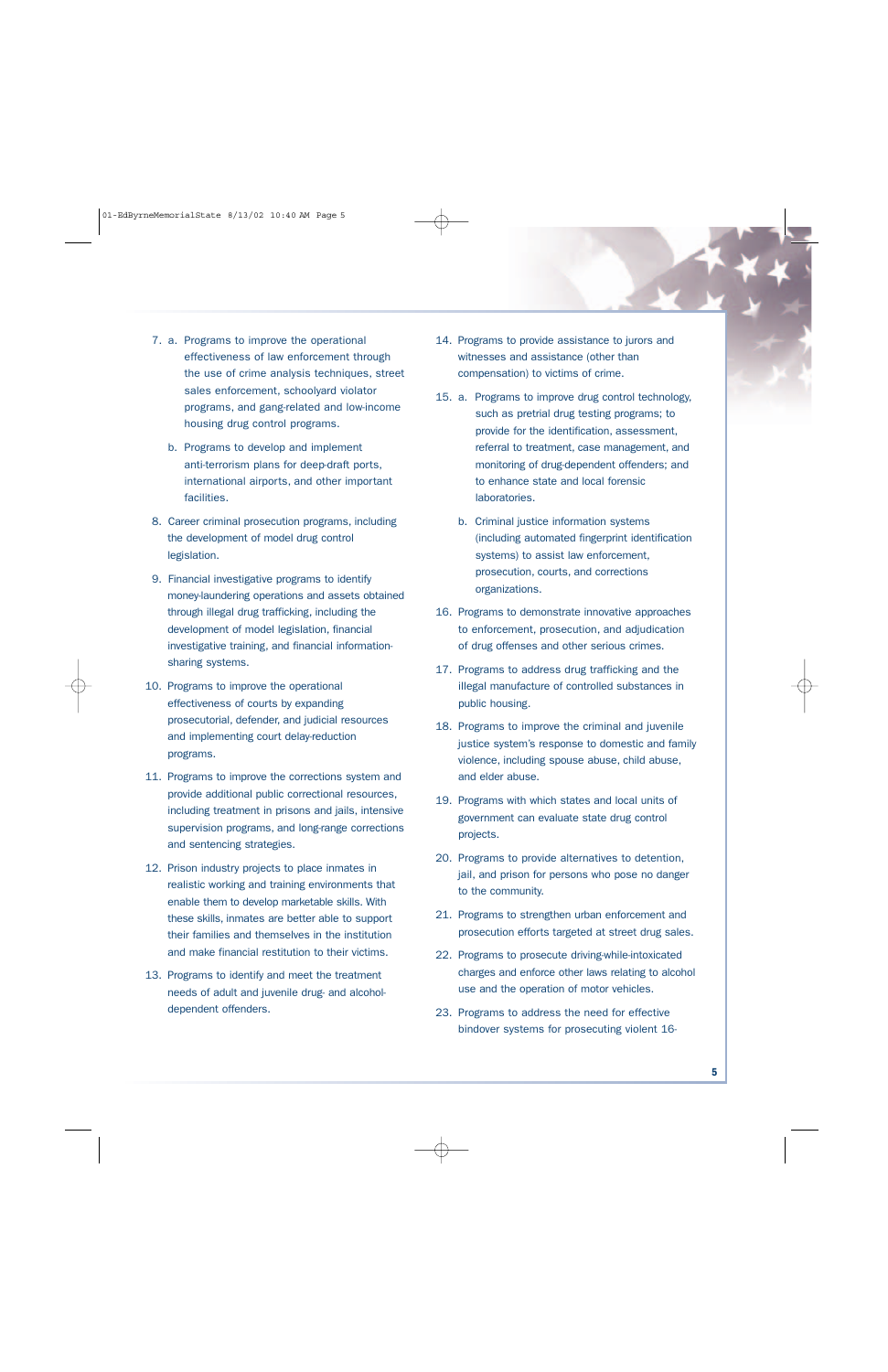### **FY 2002 Byrne Formula Grant Program State Allocations**

| <b>State</b>                | <b>FY 2002</b><br><b>Allocation</b> | <b>Percentage</b><br><b>To Be Passed</b><br><b>Through to Local</b><br><b>Jurisdictions</b> | <b>State</b>          | <b>FY 2002</b><br><b>Allocation</b> | <b>Percentage</b><br><b>To Be Passed</b><br><b>Through to Local</b><br><b>Jurisdictions</b> |
|-----------------------------|-------------------------------------|---------------------------------------------------------------------------------------------|-----------------------|-------------------------------------|---------------------------------------------------------------------------------------------|
| Alabama                     | \$7,763,473                         | 50.95%                                                                                      | <b>Montana</b>        | \$2,562,472                         | 58.56%                                                                                      |
| Alaska                      | 2,158,472                           | 21.97                                                                                       | <b>Nebraska</b>       | 3,749,473                           | 60.36                                                                                       |
| American Samoa              | 953,222                             | $\mathbf 0$                                                                                 | Nevada                | 4,170,473                           | 62.01                                                                                       |
| Arizona                     | 8,766,474                           | 61.04                                                                                       | <b>New Hampshire</b>  | 3,052,472                           | 51.46                                                                                       |
| <b>Arkansas</b>             | 5,670,673                           | 54.87                                                                                       | <b>New Jersey</b>     | 13,584,474                          | 57.67                                                                                       |
| California                  | 50,933,474                          | 63.15                                                                                       | <b>New Mexico</b>     | 3,907,473                           | 42.23                                                                                       |
| Colorado                    | 7,549,473                           | 58.82                                                                                       | <b>New York</b>       | 29,080,474                          | 63.29                                                                                       |
| Connecticut                 | 6,235,473                           | 36.96                                                                                       | North Carolina        | 13,048,474                          | 41.36                                                                                       |
| <b>Delaware</b>             | 2,388,472                           | 26.87                                                                                       | North Dakota          | 2,181,472                           | 56.16                                                                                       |
| <b>District of Columbia</b> | 2,078,472                           | 100.00                                                                                      | N. Mariana Islands    | 470,076                             | $\pmb{0}$                                                                                   |
| Florida                     | 24,687,474                          | 61.56                                                                                       | Ohio                  | 17,895,474                          | 64.42                                                                                       |
| Georgia                     | 13,249,474                          | 53.39                                                                                       | <b>Oklahoma</b>       | 6,301,473                           | 45.41                                                                                       |
| Guam                        | 1,443,752                           | $\mathbf 0$                                                                                 | Oregon                | 6,258,473                           | 46.98                                                                                       |
| Hawaii                      | 3,016,472                           | 46.45                                                                                       | Pennsylvania          | 19,257,474                          | 64.83                                                                                       |
| Idaho                       | 3,137,473                           | 52.41                                                                                       | <b>Puerto Rico</b>    | 6,826,473                           | $\pmb{0}$                                                                                   |
| <b>Illinois</b>             | 19,460,474                          | 64.51                                                                                       | <b>Rhode Island</b>   | 2,777,472                           | 41.76                                                                                       |
| Indiana                     | 10,160,474                          | 56.78                                                                                       | South Carolina        | 7,125,473                           | 42.53                                                                                       |
| lowa                        | 5,532,473                           | 40.79                                                                                       | South Dakota          | 2,346,472                           | 47.16                                                                                       |
| <b>Kansas</b>               | 5,183,473                           | 47.49                                                                                       | <b>Tennessee</b>      | 9,586,474                           | 48.78                                                                                       |
| Kentucky                    | 7,169,373                           | 32.30                                                                                       | <b>Texas</b>          | 31,831,474                          | 65.60                                                                                       |
| Louisiana                   | 7,795,473                           | 51.92                                                                                       | Utah                  | 4,515,473                           | 49.76                                                                                       |
| <b>Maine</b>                | 3,109,473                           | 41.59                                                                                       | Vermont               | 2,344,472                           | 25.11                                                                                       |
| Maryland                    | 9,009,474                           | 44.47                                                                                       | <b>Virgin Islands</b> | 1,398,472                           | $\mathbf 0$                                                                                 |
| <b>Massachusetts</b>        | 11,591,053                          | 34.52                                                                                       | Virginia              | 11,624,474                          | 30.04                                                                                       |
| Michigan                    | 15,820,474                          | 53.10                                                                                       | Washington            | 9,886,474                           | 60.25                                                                                       |
| Minnesota                   | 8,456,474                           | 70.29                                                                                       | <b>West Virginia</b>  | 3,892,473                           | 47.93                                                                                       |
| Mississippi                 | 5,412,473                           | 52.52                                                                                       | Wisconsin             | 9,108,474                           | 61.98                                                                                       |
| Missouri                    | 9,448,474                           | 58.22                                                                                       | Wyoming               | 1,963,472                           | 54.95                                                                                       |